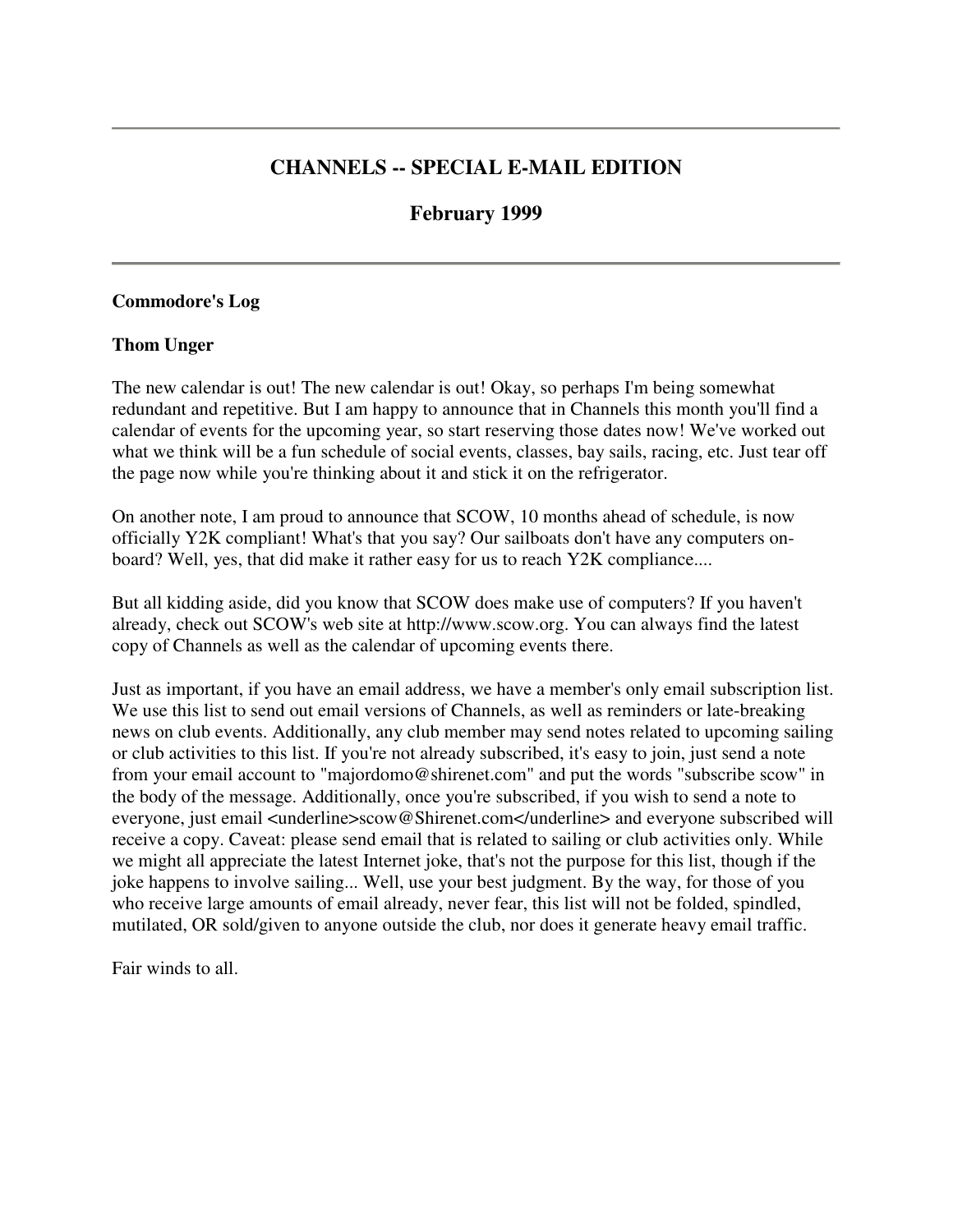## **Bay Activities**

## **Jack Schwartz**

Bay Day sails are scheduled for: May 8, June 5, July 18, and September 25. Bay Raftups include: Early Bird Cruise-April 17-18 to the Little Choptank River New Member Cruise-June 19-20 to location TBD Upper Bay Trip-August 14-15 to St. Michaels Labor Day Cruise-September 4-6 to location TBD Columbus Day Cruise-October 9-11 to location TBD.

Mike Geissinger has again volunteered his place on the lower Potomac as a raft-up site for Memorial Day Weekend. Last year's participants reported a good time and hopefully this year will follow suit. (After rafting with Mike and crew up in Fox Creek, Melody opted out of the trip down the Bay as we had NO WIND and NO ENGINE.)

Len Zuza has also agreed to host a July 4th Party at Sea Aerie, his place in Solomons. This has always been a great time for all, with good food, drink, socializing, and of course--fireworks. Last year's event also included flare and life vest demonstrations.

We are trying to revive the Camp Letts trip for this year (tentatively scheduled for September 18- 19). This camp on the Rhode River offers cabins that can be rented for the weekend, hiking, picnicing, and hopefully a launching ramp. Bay boats can make it a weekend of sailing. Landlubbers can make it a camping weekend. Day trippers can arrive for the day and socialize. We may even trailer a Scott over for day sailing on the Rhode River.

If Alan Lewis is willing to organize another Fowl Weather Cruise, it may be held October 30-31 (Note that is foWl as in geese, that should be migrating around then.)

Also, if there is interest, we could extend one the cruises into a week-long trip.

I am looking forward to plenty of opportunities for Scow members to get together on and around the Bay.

#### **Skipper Coordinator**

#### **Shelby Shoop**

With all the recent snow and ice, probably the last thing you've been thinking of is sailing on the Potomac. (Skating, maybe; sailing,- probably not.) However, now is the perfect time to think about it! Using the SCOW boats (3 Flying Scot daysailers & 2 Cruising sloops) is one of the biggest benefits to being a member, and now is the best time to be studying up for the Skipper Checkout Exams. There are separate requirements for the exams for the daysailers vs. the cruising boats. Call or email me for more information or to get an exam sent to you. In case you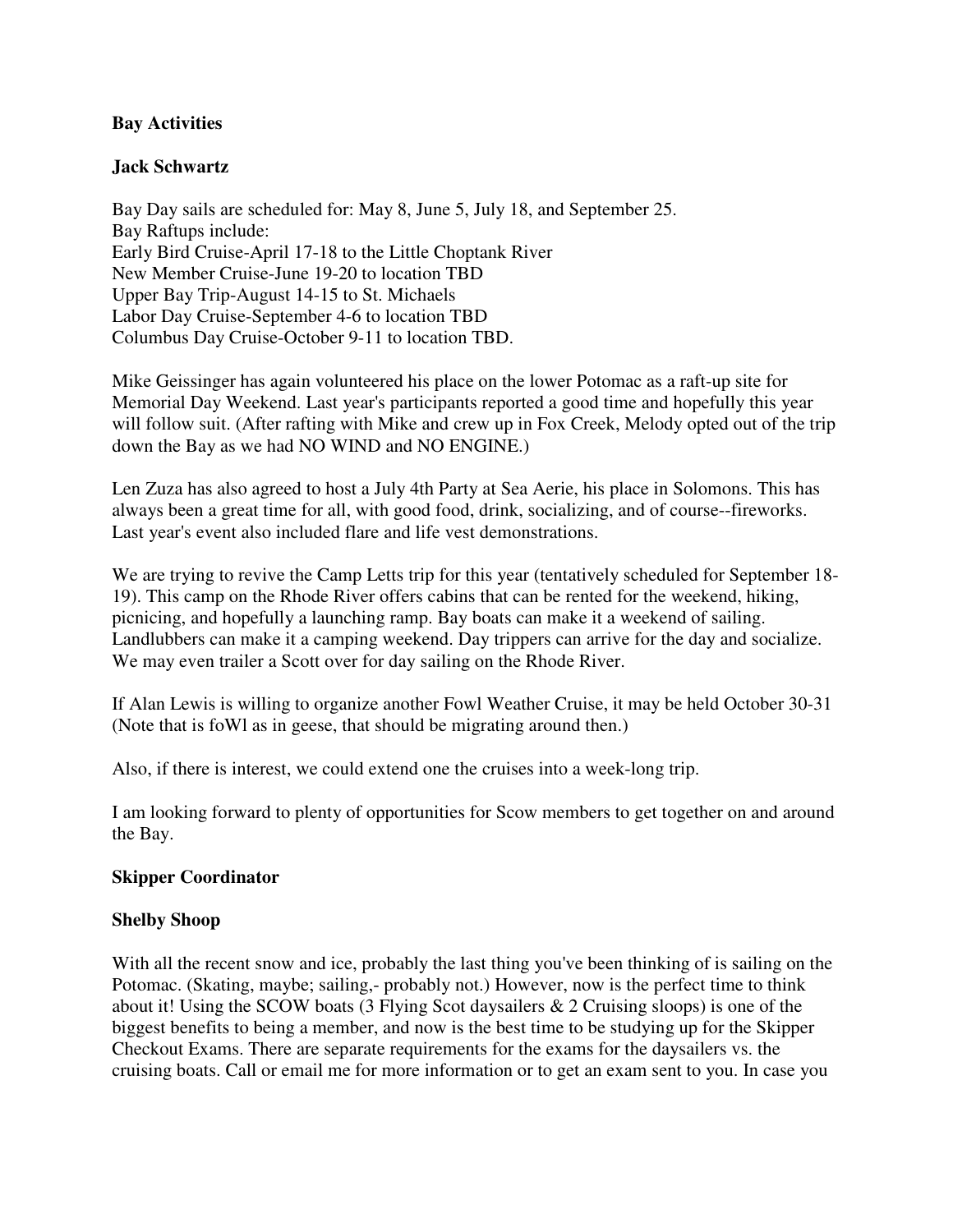need lots of encouragement to dig yourself out of the snow, here are the Top Ten Reasons to get going on that checkout exam :

10. You'll be able to pass the time in those boring business meetings by reviewing Quick-stop Crew Overboard scenarios in your head.

9. It helps you decide whether you want to take the Basic Sailing or Cruising Boat course as a refresher, and lets you know what's on the test before you even take the course. Classes fill up fast once the season is here, so get your reservation in early.

8. If you're new to SCOW and feel shy at Social No-Sail, you can memorize questions & pick the brains of the "Old Salts" (and you'll sound "Salty" too.)

7. As of February 1, you only have 111 days before the first Skipper Checkout Day on May 23! Remember, the written test must be submitted, graded (give me a week), and passed (80% correct or better) before you can schedule the water test.

6. You can casually mention that you're planning to skipper your own boat, thus impressing your companion on a date, or in a job interview... "It's been such a pleasure, but I must go prepare for yachting season at the club..."

5) You can take the water test before May, if a)it's warm enough, b) your Checkout Skipper thinks it's warm enough, c) you've already completed and passed your test.

4) You'll have a perfect excuse to buy all those sailing manuals and magazines you've been thumbing through all winter at the West Marine. (Chapman Piloting; Seamanship & Small Boat Handling , known as Chapmans, is still the bible. The Basic Sailing course also uses Start Sailing Right, the American Red Cross /United States Sailing Association manual.)

3) You'll be ready for Tuesday night racing-- when the next boat is referred to as the "privileged vessel", you'll know it's not because it was more expensive than the one you're in.

2) Passing the test is proof to all and sundry that you know the difference between a winch and a wench, between rope and line, between nuns and cans, between a dolphin and Flipper, and that you have a clue as to the location of the clew.

1) Studying for the test helps you dream of the warm, sunny days ahead, while you're freezing in your house or apartment, eating untoasted pop-tarts with no power and no heat, and the forecaster is calling for more sleet and snow.

# **Boatique**

# **Marketing Opportunity!**

Ever wonder where you can get a SCOW t-shirt? sweatshirt? burgee? duffle? key chain? wine glass? mouse pad? Look no further - they're all at the Boatique! But, there's a catch.... the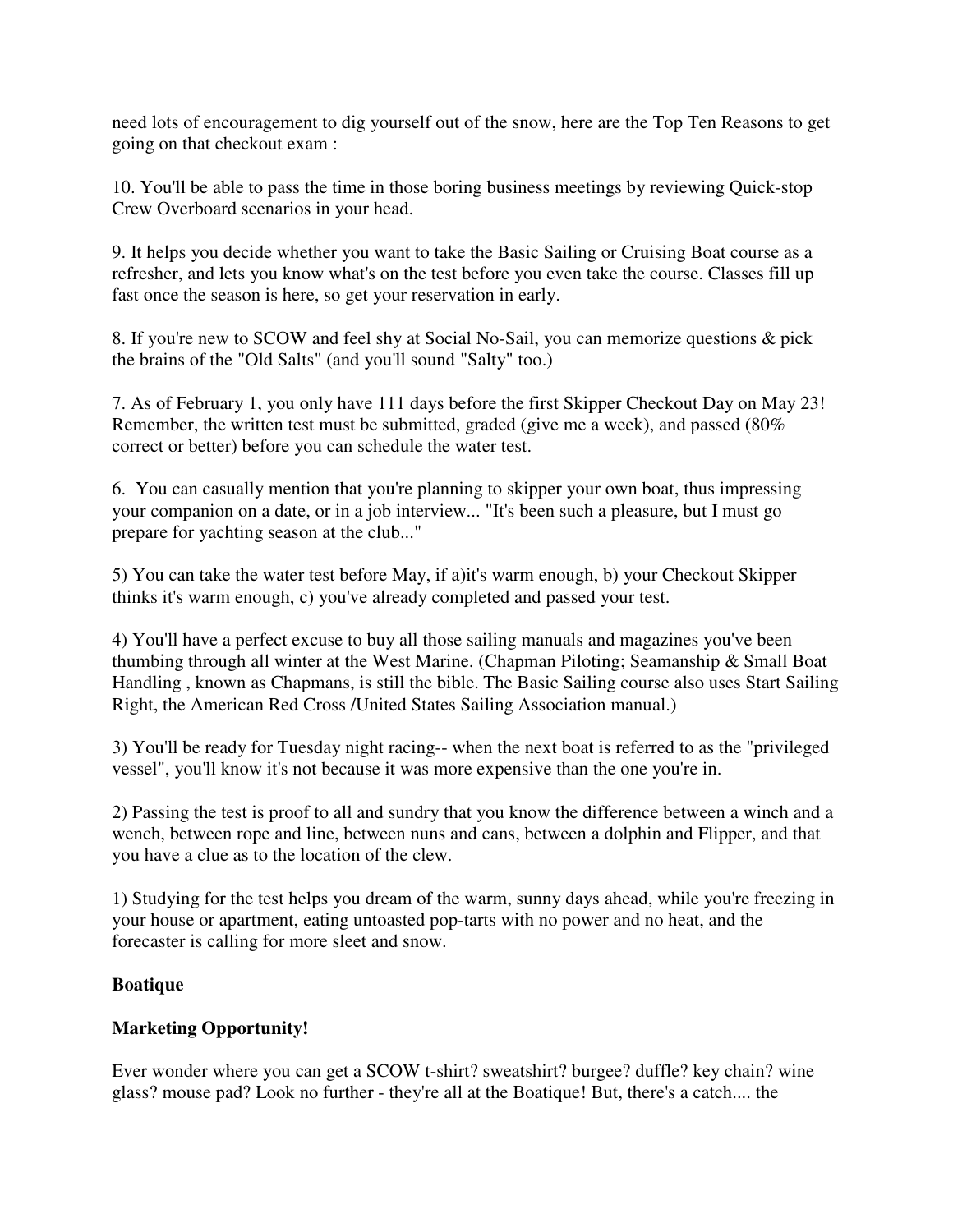Boatique is lacking a manager, so SCOW needs you to volunteer for the job. We're looking for a "professional consumer;" someone who spots trends ahead of the crowd, and is interested in swaying the public's purchasing habits. Someone who enjoys buying stuff!

This could be done by a team or a couple - one shops and the other accounts for it! The Boatique manager scans marketing catalogs and places orders for nifty stuff, with the SCOW logo emblazoned on it. Often vendors send free samples to entice you to place an order! Think of this as a way to restock your shelves (albeit with a bunch of mix & match paraphernalia from out of date conventions....OK, give them as door prizes at next year's Hail & Farewell)!

SCOW needs you!

Volunteer for the job.

Not only do you get to buy it, you get to sell it to more-than-eager customers! SCOW members are hungry for the stuff - they just need to know where to find it. The Boatique is open for business at SCOW meetings and the Re-Up Brunch, and an occasional Social Sail. Ads in the newsletter promote the Boatique wares.

So whadaya say? Are you up for the heady thrill of seeing your decisions on our backs, in our cupboards, and on our desks? Call or e-mail Monica Maynard today (202-219-2652, or mmaynard@ferc.fed.us) to pick up the current stock and get vendor information!

## **West River Sailing Club's Winter Seminar Series**

Looking for a fun, educational and informative way to spend an afternoon by the West River? Then please come and join us in Galesville, Md. For the WRSC Winter Seminar Series.

The seminars will begin at 2:00 p.m., and are free and open to the public. Lunch will be available for a nominal charge at the clubhouse beginning at 1:00 p.m.

January 30 - Electrical

Floyd Hollister of Heron Integrated Marine Systems will discuss AC and DC circuits, fusing, grounding, and how to prevent fire and shock hazards.

February 13 - Cruising

Marilyn Sickles (sailing instructor, yacht skipper, and offshore sailor) will discuss cruising.

February 27 - Safety

Folks from the U.S. Coast Guard and Coast Guard Auxiliary will present a safety seminar with information on weather, safe children, medical aspects, knots, Maryland requirements,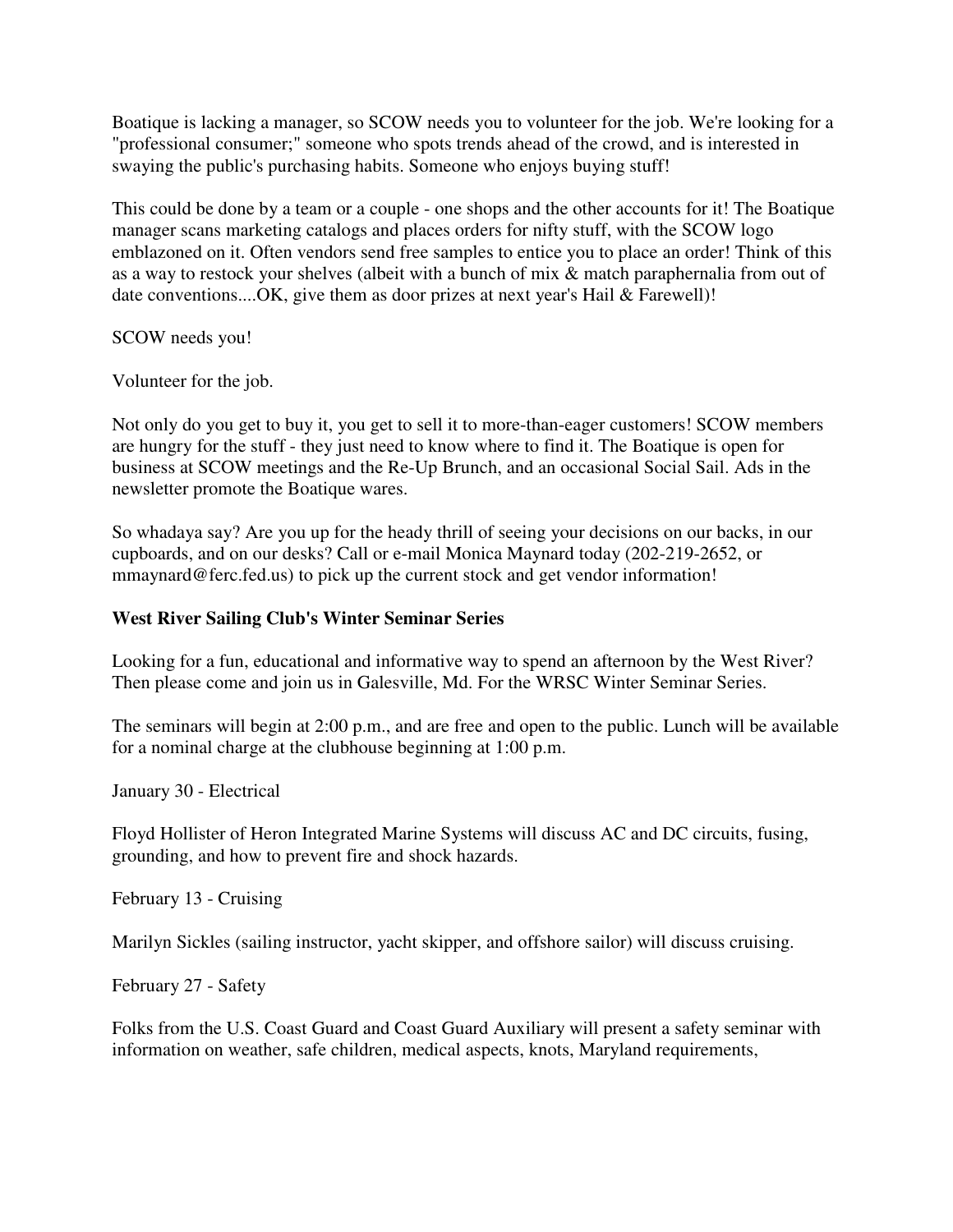For more information, check the web site at: http://www.paw.com/sail/wrsc/ Or contact West River Sailing Club representative Monika Maison at 410-263-5655.

For directions and a map to the West River Sailing Club, check the web at: http://www.paw.com/sail/wrsc/towrsc.html

## **SCOW Calendar - 1999**

**Board Meetings Open to all. Potowmack Landing Chart Room, 1st Monday of every month, 7:30**

**Monthly Meeting American Legion Hall, Alexandria, 2nd Monday of every month(except December),**

**Social Hour - 6:30, Program & Meeting - 7:30**

**Thursday Night Social No-Sail, Cafe Marianna 1201 N. Royal St. Alexandria, VA, 7 PM, Through April 15th**

**Thursday Night Social Sail Washington Sailing Marina - 6:00, April 22nd - October 7th**

**January**

**23 Ice Skating,Fairfax Ice Arena, 8 PM - 10 PM,**

**February**

**20 Mardi Gras Party, location & time TBA**

**March**

**14 Re-Up Brunch, The Colonies of McLean, 10AM-2 PM**

**April**

**4 Daylight Savings Begins - 2 AM**

**17 Train The Trainers, Washington Sailing Marina,**

# **1 - 5 PM**

**17-18 Early Bird Cruise to the Little Choptank River**

**22 Social Sail Begins!!!, Washington Sailing Marina,**

**6 PM - dark**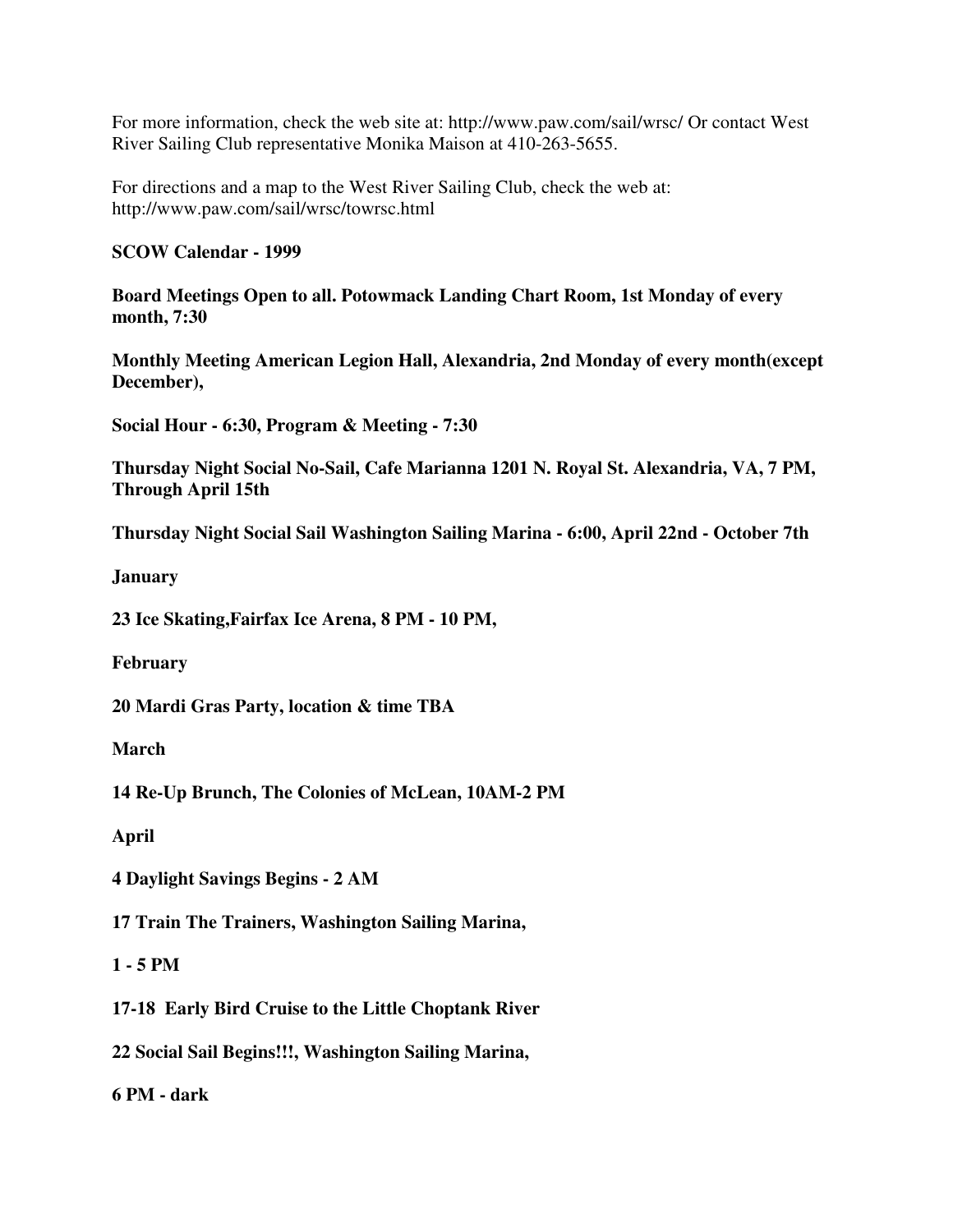**24 Maintenance Day and Picnic, Washington Sailing Marina, 9 AM 26 Racing Seminar, Potowmack Landing Chart Room, 7 PM - 10 PM 27 Flying Scot Races Begin!!!, Washington Sailing Marina, 6 PM - dark 28 Basic Sailing Class Series I Land Classes: Potowmack Landing Chart Room, Wednesday at 7:30 4 Sessions: April 28, May 5, May 15, and May 19th Water Sessions: Washington Sailing Marina, Saturday & Sunday 4-hour sessions at either 8:30 AM or 1 PM each day. 6 Sessions: May 1,2; May 8,9; May 15,16 (Make-up water day: May 22) May 8 Bay Day Sail 15-16 1st River Raft-up 23 Skipper Check-out Day, Washington Sailing Marina, 10 AM Check-out Day Picnic, Washington Sailing Marina, 1 PM - 4 PM**

**29-31 Memorial Day Cruise to Mike Geisinger's Cottage, lower Potomac**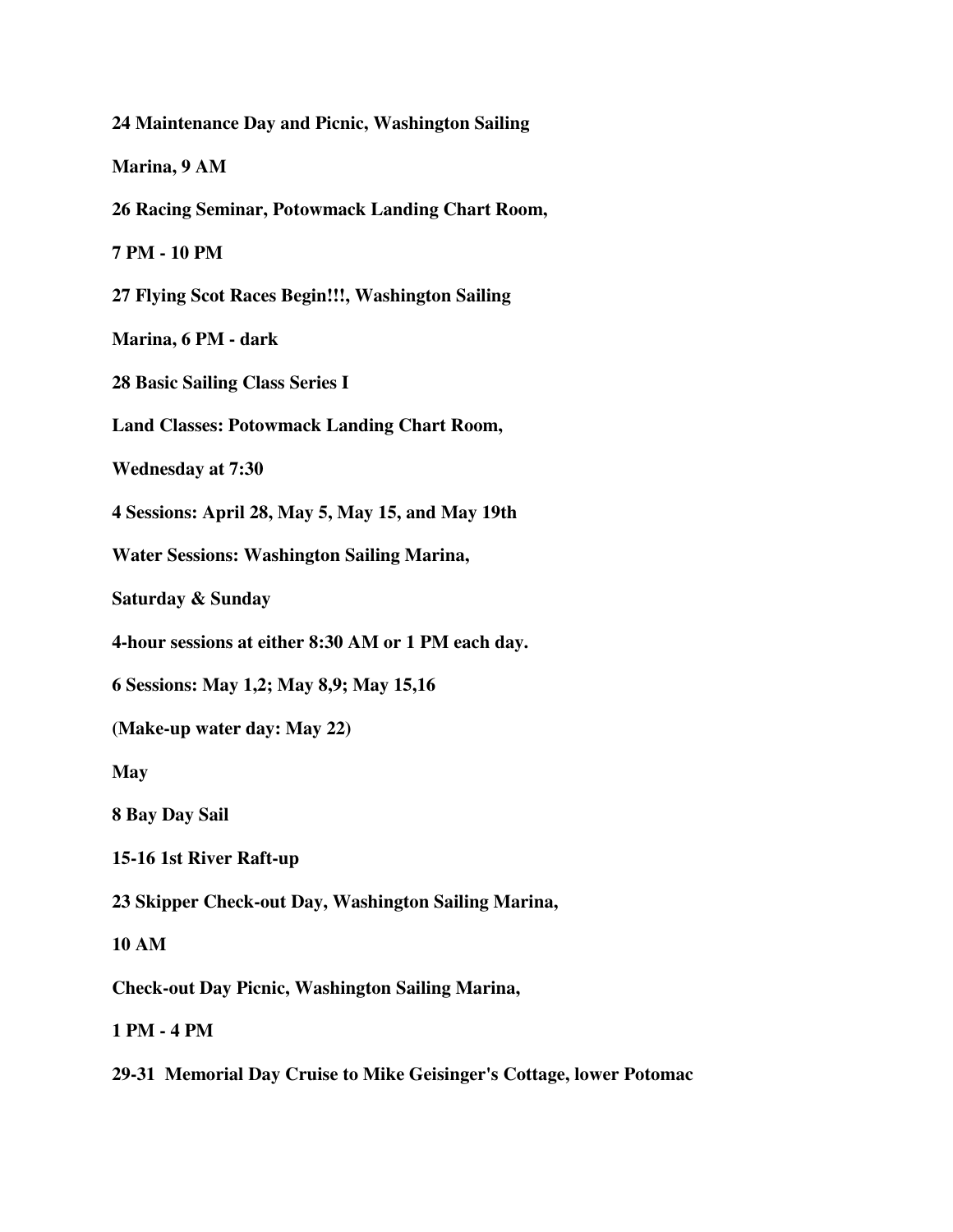# **June**

| <b>2 Cruising Boat Class -</b>                             |
|------------------------------------------------------------|
| <b>Land Classes: Potowmack Landing Chart Room, 7:30</b>    |
| 3 Sessions: June 2, June 5, and June 11th                  |
| <b>Water Sessions: Washington Sailing Marina</b>           |
| 3 Sessions: Saturday the 5th, 8 AM,                        |
| Friday evening the 11th, 6 PM                              |
| Saturday the 12th, 8 AM.                                   |
| June (cont.)                                               |
| 2 Basic Sailing Class Series II                            |
| <b>Land Classes: Potowmack Landing Chart Room, 7:30</b>    |
| 4 Sessions: June 2, June 9, June 16, June 23               |
| <b>Water Sessions: Washington Sailing Marina,</b>          |
| Saturday & Sunday                                          |
| 4 hour sessions at either 8:30 AM or 1 PM each day.        |
| 6 Sessions: June 5,6, June 19, 20; June 26, 27             |
| (Make-up Water Day, July 10, if needed)                    |
| 5 Bay Day Sail                                             |
| 11-13 Alexandria Red Cross Waterfront Festival             |
| 19-20 New Member Cruise, location TBA                      |
| 19 New Member Picnic/ Summer Solstice Event - TBA, 4:30 PM |
| <b>July</b>                                                |
| 3-5 Fourth of July Cruise                                  |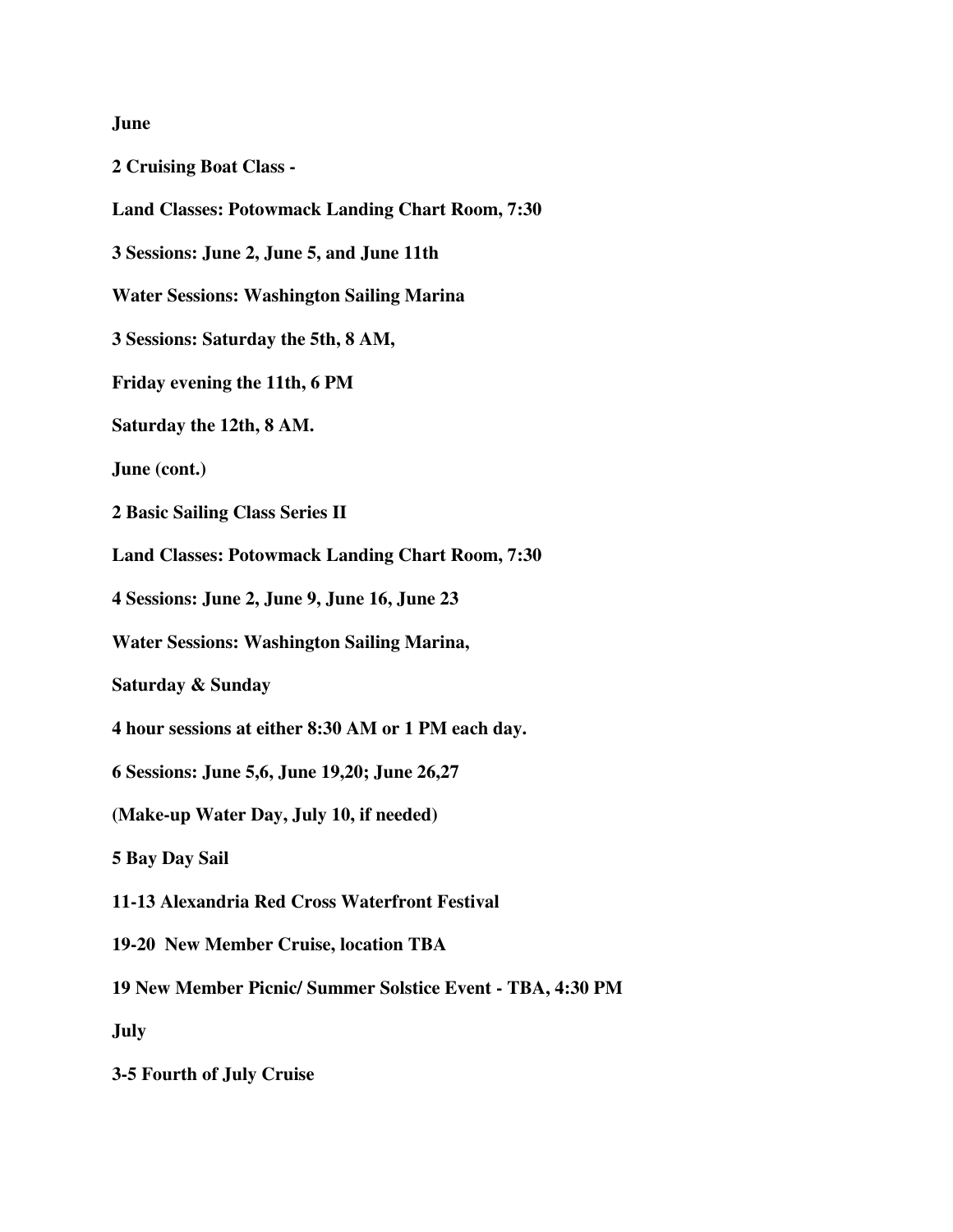**4 Land Party at Len Zuza's Sea Aerie,Solomons 11 2nd Skipper Check-out Day 17 Capsize Course Series I, Washington Sailing Marina, 9 AM 18 Bay Day Sail TBA Canoe Trip August 7 Capsize Course Series II, Washington Sailing Marina, 9 AM 7 Crab Feast, Washington Sailing Marina, 4 PM 11 Basic Sailing Class Series III Land Classes: Potowmack Landing Chart Room, 7:30 4 Sessions: Aug 11, Aug 18, Aug 25, Sep 1 Water Sessions: Washington Sailing Marina, Saturday & Sunday 4-hour sessions at either 8:30 AM or 1 PM each day. 6 Sessions: Aug 14,15; Aug 21,22; Aug 28,29 14-15 Upper Bay Trip to St. Michaels TBA Intermediate Sailing Class, Land Classes: Potowmack Landing Chart Room, Monday at 7:30, 2 Sessions: TBA Water Sessions: TBA September 4-6 Labor Day Cruise-location TBA**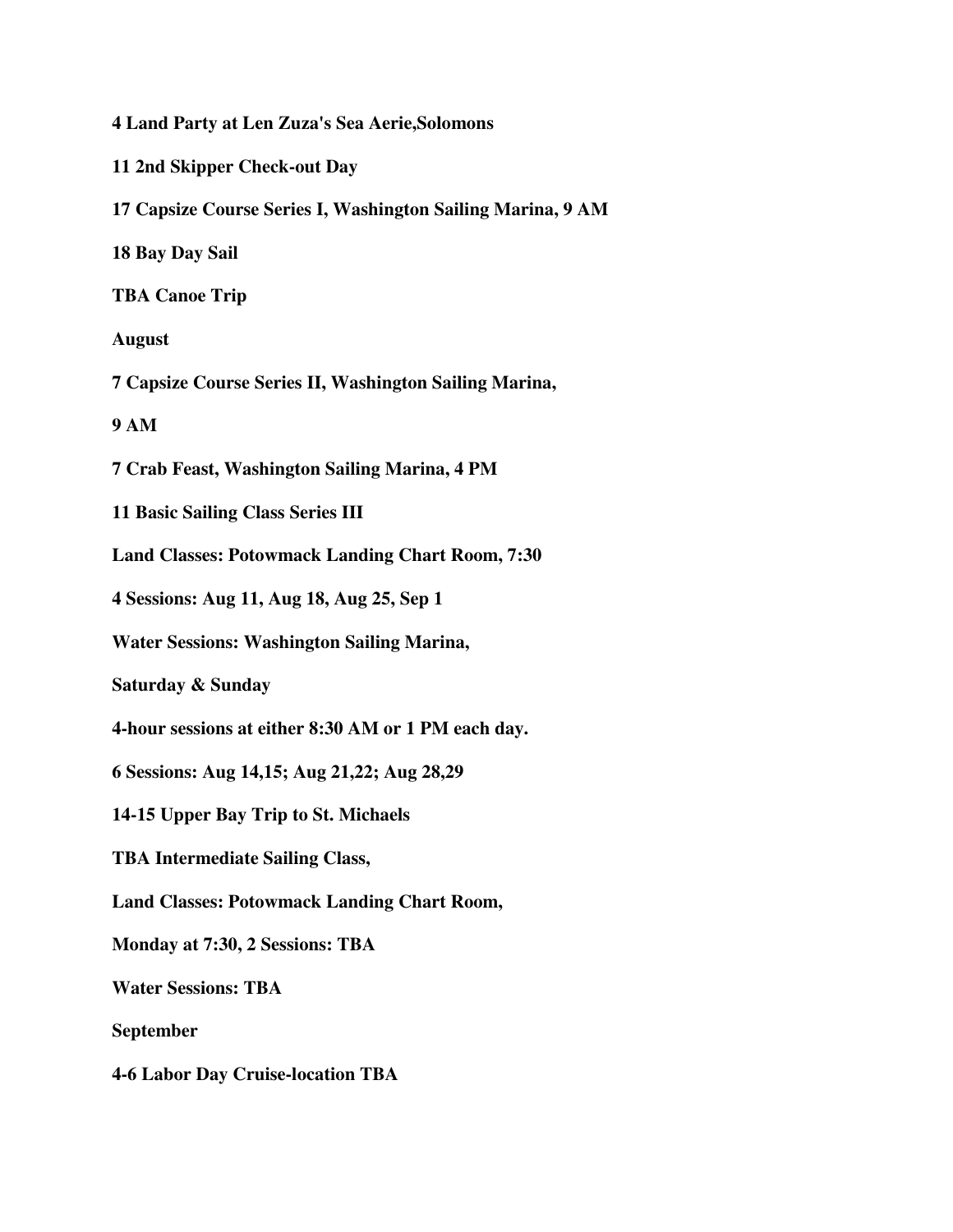**11-12 Leukemia Cup, Washington Sailing Marina TBA Camp Letts Bay Rendezvous, Rhode River 22 Navigation Class Land Session: Washington Sailing Marina, 7:30 PM Water Session: Sep 26 25 Also Ran Regatta 25 Bay Day Sail October 2-3 2nd River Raft-up 5 Last Flying Scot Race! 7 Last Social Sail! 9-11 Columbus Day Cruise-location TBA. 16 Fall Maintenance Day, Washington Sailing Marina, 9 AM 23 Halloween Party, location and time TBA 24 Daylight Savings Time Ends, Sunday, 2AM 30-31 Fowl Weather Cruise November 8 Elections 13 Hail & Farewell, Ft. Meyer Officers Club, 7-12 December 5 Holiday Raft-up, The Colonies of McLean, 5 PM 6 Joint Board Meeting, Potowmack Landing Chart Room, 7:30 PM**